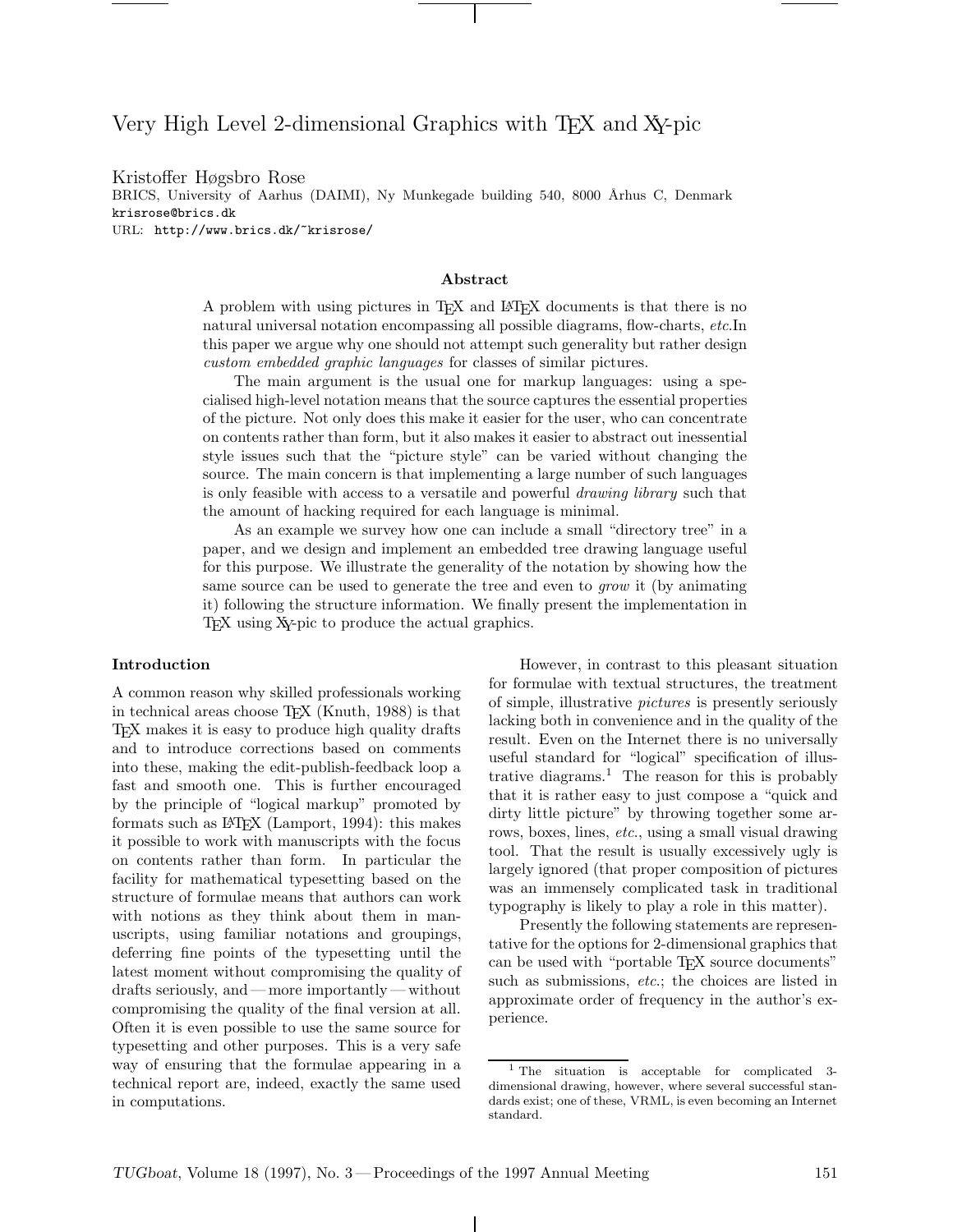- "Graphics is not portable!" A textual approximation will have to do.
- "One can do everything with rules!" One can do wonderful things drawing just horizontal and vertical lines using TEX rules.
- "PostScript is portable graphics!" PostScript can be used to create the picture as an encapsulated PostScript (Adobe, 1990) file distributed along with the article source.
- "METAFONT is portable graphics!" Since  $T_F X$ is bundled with METAFONT all TFX installations should have a METAFONT engine. So all we have to do is draw the graphics with METAFONT (Knuth, 1986) and generate a font containing the drawing on each platform.
- "Use a custom notation!" Designing an embedded language targeted at expressing the desired graphics directly in the TEX source without any constraints as to how the picture is actually drawn, is the only truly portable form of picture. It is easy to provide a macro package that makes actual pictures using the style of the context as far as possible.

Below we will first survey the five options for a particular example before we summarise the design principles for custom embedded languages and show how the information contained about a drawing in a well-designed language can be used for other purposes such as animation.

# Survey by Example

Consider the following: the staff of a computing facility writes a monthly article where tradition has it that the "current directory structure" is included. The article is distributed to a number of departemental newsletter editors that are all published with TEX (of course). The various newsletters are published using a variety of styles and fonts and printed on all sorts of equipment, so portability is a crucial issue.

Avoiding graphics. The staff can use the first choice easily, e.g., through the ouput of some standard tool. The UNIX tree command, e.g., produces output as shown in figure 1. While this solution is ugly it is certainly completely portable, and in fact used more often than not.

Using standard T<sub>F</sub>X rules. The second choice is almost as easy to realise and only requires a bit of hacking. Figure 2 shows what one can produce easily by substituting parts of the textual form with appropriate rules and spaces in a  $TrX \hat{\}$ construction. Such substitution essentially means

```
xy-3.4
|-- doc
    | '-- xyguide-html
|-- mfinputs
|-- pkfonts
    | |-- ljfour600
    | |-- ljfour657
| |-- ljfour720
| '-- ljfour864
|--| ps
|-- psfonts
|-- src
|-- texfonts
'-- texinputs
```
Figure 1: UNIX tree output.



Figure 2: UNIX *tree* output with substitutions.

that we translate the text directly into an appropriate TEX source representation which means that we need to know how to interpret the text in order to make a meaningful translation.

PostScript. The (encapsulated) PostScript choice is often the most practical, and is almost portable only a few platforms cannot print PostScript and a few more cannot preview files with PostScript well. With PostScript the example tree might look as shown in figure 3. While the size of the figure can be changed by scaling it remains difficult to change the "Times" (or whatever) look of the figure, however, with an "embedded PostScript" package, such as the very powerful PSTricks (van Zandt, 1996), one can reduce this problem somewhat.

METAFONT. This choice is interesting in that all TEX installations are supposed to have METAFONT and thus compatibility is not a problem in principle.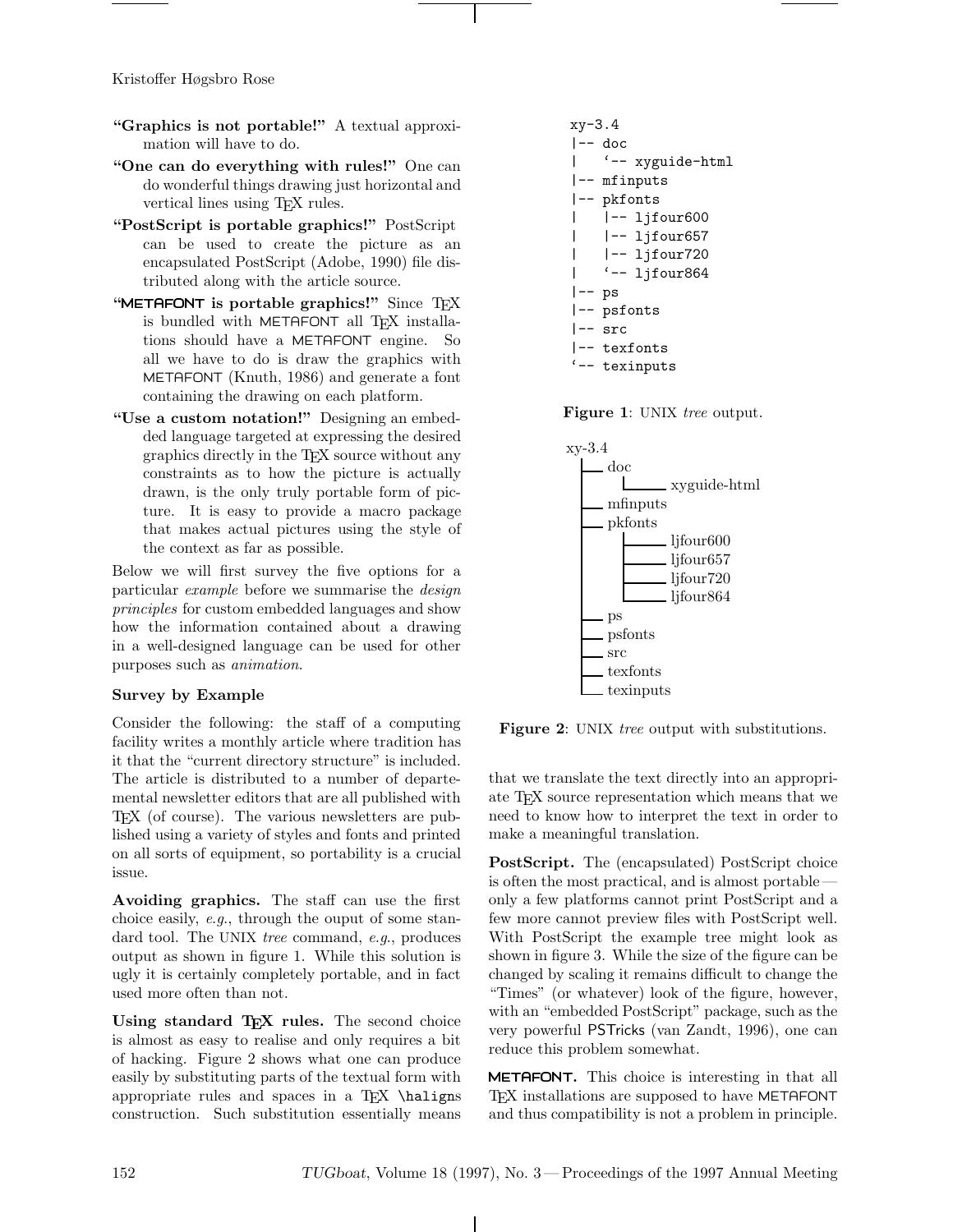Very High Level 2-dimensional Graphics with T<sub>E</sub>X and X<sub>Y</sub>-pic



Figure 3: PostScript picture.

However, it turns out that not all TEX installations can handle dynamic changes to the repertoire of fonts gracefully, thus in practice this is less of an option than one would hope. Two alternatives exist: using META O T instead relaxes the dynamic font problem somewhat at the penalty of requiring the use of PostScript, and using the mfpic package (Leathrum and Tobin, 1994) makes it possible to mix METAFONT-generated drawing with TFXproduced text. These are options that need to be further invesitigated. In general T<sub>EX</sub> would benefit greatly from a component model permitting interaction between the various graphic forms— but this is beyond the scope of this presentation.

Designing a custom embedded graphic language. The fifth and last option is obviously ideal— once a dedicated language exists for the kind of graphics in question, that is. The most obvious way to think of the directory structure is as a tree with a node for each directory (as hinted at by the UNIX command name). This leaves us with the problem of coming up with a good textual notation for trees. One possible such notation has been used in figure 4 using parentheses to express the directory nesting structure.

In this paper we will argue that designing such very high level drawing languages for embedding picture descriptions directly in the manuscript is an option worthwhile pursuing in many cases, even considering the initial cost of designing and implementing the language.

# An Embedded Language

We first explain the principal properties of embedded languages and how this is reflected by our toy

```
\tree{
  {xy-3.4} (
    {doc} (
      {xyguide-html} ()
    )
    {mfinputs} ()
    {pkfonts} (
      {ljfour600} ()
      {ljfour657} ()
      {ljfour720} ()
      {ljfour864} ()
    )
    {ps} ()
    {psfonts} ()
    {src} ()
    {texfonts} ()
    {texinputs} ()
  )
}
```
Figure 4: Directory as abstract tree.

directory tree sample language; we then describe the implementation of it in T<sub>EX</sub>.

**Principles.** There are the two principal properties that embedded languages should opt for:

- Use generic abstract structures. Each custom embedded language is unique. Chances are, however, that your users will see several of your languages. Therefore try to use generic abstract structures as the "glue" of the language: this eases both the design and implementation task, and makes it easier for users to learn and later remember several embedded languages without despairing.
- Use conservative notation. A custom embedded language should fit smoothly in with its "host language." Use the host language's notations whenever possible.

The "abstract structure" of a directory tree is a tree. Thus we can use standard prefix notation for trees and write each "branch" as

#### label ( subtree ... subtree )

where label is the text associated to each node (for a directory this will be its name) and each subtree is an entire tree rooted below the present node (corresponding to subdirectories and files). Branches with no subtrees are often called "leaves" but we do not need to distinguish: a leaf can be written

label ()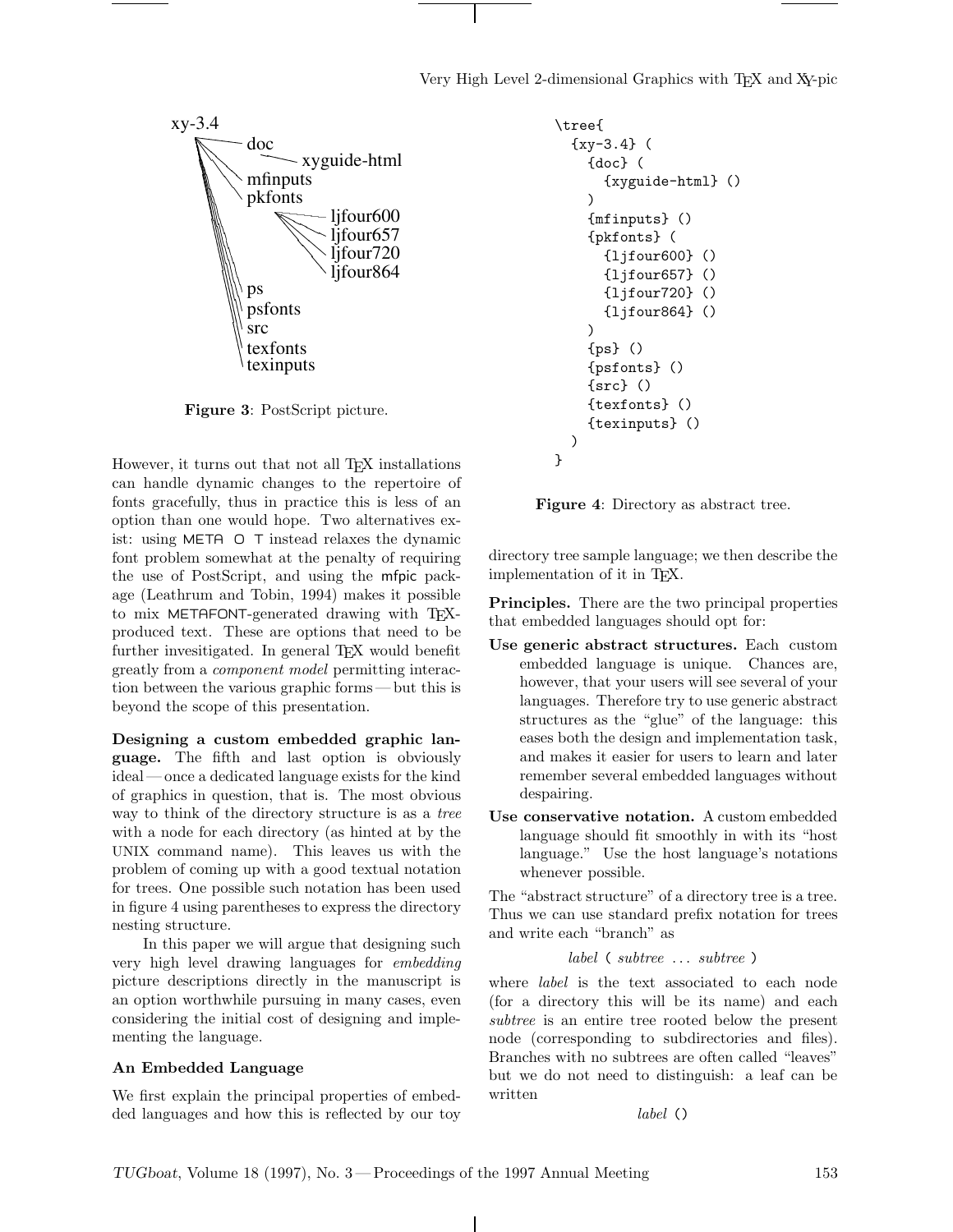This constitutes the "glue." For the nodes we should try not to extend the TEX notation too much. A nice and conservative approach is to use the T<sub>E</sub>X argument notation, i.e., write the labels as

# {text}

to indicate that text should be interpreted as  $T_F X$ source text. In fact this is the notation we used in the directory tree example in figure 4.

Implementation. We will base our implementation on XY-pic (Rose and Moore, 1997) since this is a generic platform for 2-dimensional graphics that works with TFX and can do what we wish to illustrate without compromising the quality of the typeset drawings. However, the technique used to produce the actual graphics is not essential as long as the "library" of available graphics functions is sufficiently easy to use.

Embedded languages are implemented by writing a small interpreter that parses the language and performs the appropriate actions, in this case calls the appropriate XY-pic drawing primitives. In order to write such an interpreter we should write the  $BNF<sup>2</sup>$  of the language. This looks as follows:

$$
\langle tree \rangle ::= \{ \langle text \rangle \} \quad (\langle subtrees \rangle \ )
$$
  

$$
\langle subtrees \rangle ::= \langle empty \rangle
$$
  

$$
| \quad \langle tree \rangle \quad \langle subtrees \rangle
$$

The interpreter is then a parser that recognises that this format is followed and performs an appropriate action for each recognised symbol.

This implementation will emulate the layout of the tree command graphically: each label should be indented relative to its parent and connected to it, furthermore it should be below the previous label. This can be described by actions associated to each symbol as it is encountered: these are shown in figure 5. This is implemented by the small (plain) TFX file tree.tex shown in figure 6: the \parser macro selects the appropriate action based on the current symbol; each of the \...action macros implements the appropriate action from figure 5 using XY-pic with the 'arrow' extension (for details on how to use XY-pic refer to the reference manual, Rose and Moore, 1997). Running this on the source in figure 4 produces the tree shown in figure 7. The macros make use of the general font style of the program, i.e., \baselineskip is used for distances to fit with the line skips used. Furthermore, some

| Symbol     | Before         | $\Rightarrow$ | After                                   |
|------------|----------------|---------------|-----------------------------------------|
| $\{text\}$ | empty stack    |               | $\Rightarrow$ text                      |
|            | s0<br>c        | $\Rightarrow$ | s0<br>$\mathfrak c$                     |
|            | $\overline{c}$ | $\Rightarrow$ | $s0 \qquad c$                           |
|            |                |               | $+$ grow stack                          |
|            | empty stack    | $\Rightarrow$ | error!                                  |
|            | s0<br>c        |               | $\mathfrak{c}$<br>I<br>$+$ shrink stack |

Figure 5: Tree interpreter actions.

components of the state change have been isolated as definitions — something that is possible with a generic macro language as TEX; a production version of the tree language the layout style of the tree should also be extracted into definitions. In fact, the "PostScript" sample of figure 3 was created using the times package with the redefinition

## \def\branch{\save;s0!CD\*\*@{-}\restore}

which tells XY-pic to make a plain line from the center bottom of the "parent" to the "child."

Exploiting the structured notation. Being able to vary the style this way is useful, of course. However, a common mistake when implementing packages such as tree is, in the author's opinion, to implement an interpreter that is too general. It is better to think of separate tasks as requiring separate embedded languages, implemented by separate interpreters, even if they happen to have the same syntax. One can go even further with *non-standard* interpretation of the information in the embedded language. Say that we wish to interpret the notion of "a tree" in a different way. For example, one could wish to show how a directory tree like our sample can be grown. This is slightly more complicated in that it requires our graphic library to include animation. This is possible in a (not yet published) module for XY-pic called movie. With this, animations are composed of "scenes" within which something varies from a starting point to an ending point. We can show growth by having a scene with just the root, then one level of branches, etc.; at a finer level we can let the branches grow gradually for greater

<sup>2</sup> BNF is the notation for "meta-linguistic formulae" first used by (Naur et al., 1960) to describe the syntax of the Algol programming language. We use it with the conventions of the TEXbook (Knuth, 1988): " $::=$ " is read "is defined to be", "|" is read "or", and " $\langle empty \rangle$ " denotes "nothing."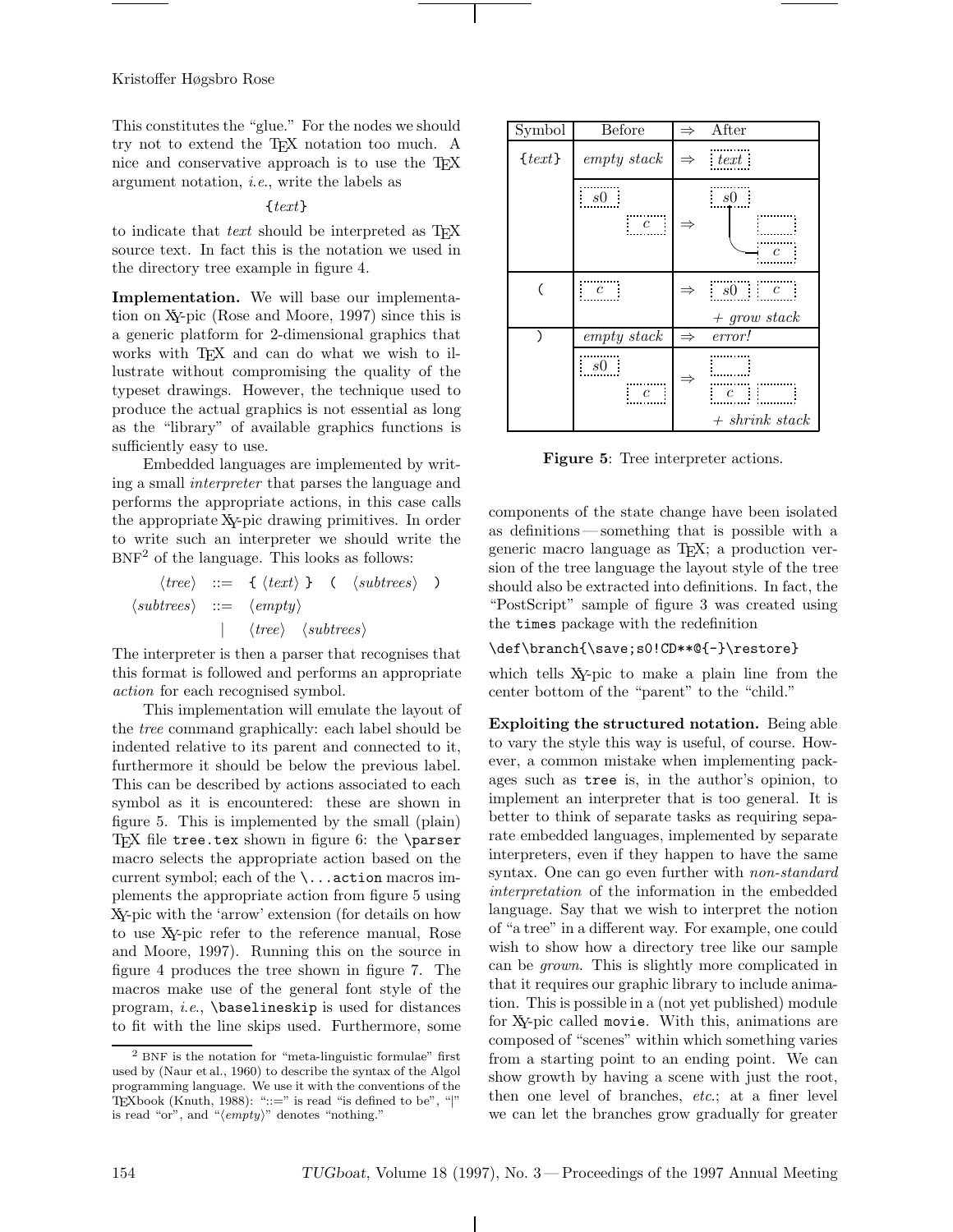Very High Level 2-dimensional Graphics with TEX and XY-pic

```
% tree.tex: Print \tree{ <tree> } as directory tree.
% Use Xy-pic, including 'stack empty' primitive.
\input xy
{\catcode'\@=11 \global\let\sempty=\sempty@}
\xyoption{arrow}
% Idioms.
\def\FN{\futurelet\next}
\def\DN{\def\next}
\def\SP.{\futurelet\SP\relax}\SP. %
% <tree> parser.
\def\tree#1{\xy \beginaction \FN\parser#1\relax \endaction \endxy}
\def\parser{%
  \ifx\SP\next \expandafter\DN\space{\FN\parser}%
  \else\ifx\bgroup\next \DN##1{\textaction{##1}\FN\parser}%
  \else\ifx(\next \DN({\openaction \FN\parser}%
  \else\ifx)\next \DN){\closeaction\FN\parser}%
  \else\ifx\relax\next \DN\relax{}%
  \else \DN{%
    \errmessage{<tree> build from (, ), and {text} only: not \meaning\next}}%
  \fi\fi\fi\fi\fi \next}
% Initial action : start fresh stack frame.
\def\beginaction{\POS @( }
% Interpretation action for {text} : typeset node and its branch!
\def\textaction#1{\node{#1}\if\sempty\else \branch \fi}
\def\node#1{\drop+!L\txt{#1}}
\def\branch{\ar @{-} 'l/\jot s0+DC="s0" "s0" }
% Interpretation action for ( : move left and down!
\def\openaction{\POS @+c +R+/r1em/ +/d\baselineskip/ }
% Interpretation action for ) : move back below parent!
\def\closeaction{\if\sempty \errmessage{too many )s in <tree>}%
  \else \POS {;p+/r/:s0;p+/d/,x}@-c \fi}
% Final action : obliterate stack frame.
\def\endaction{\if\sempty\else \errmessage{missing )s in <tree>}\fi
  \POS @) }
```
Figure 6: The tree.tex macros.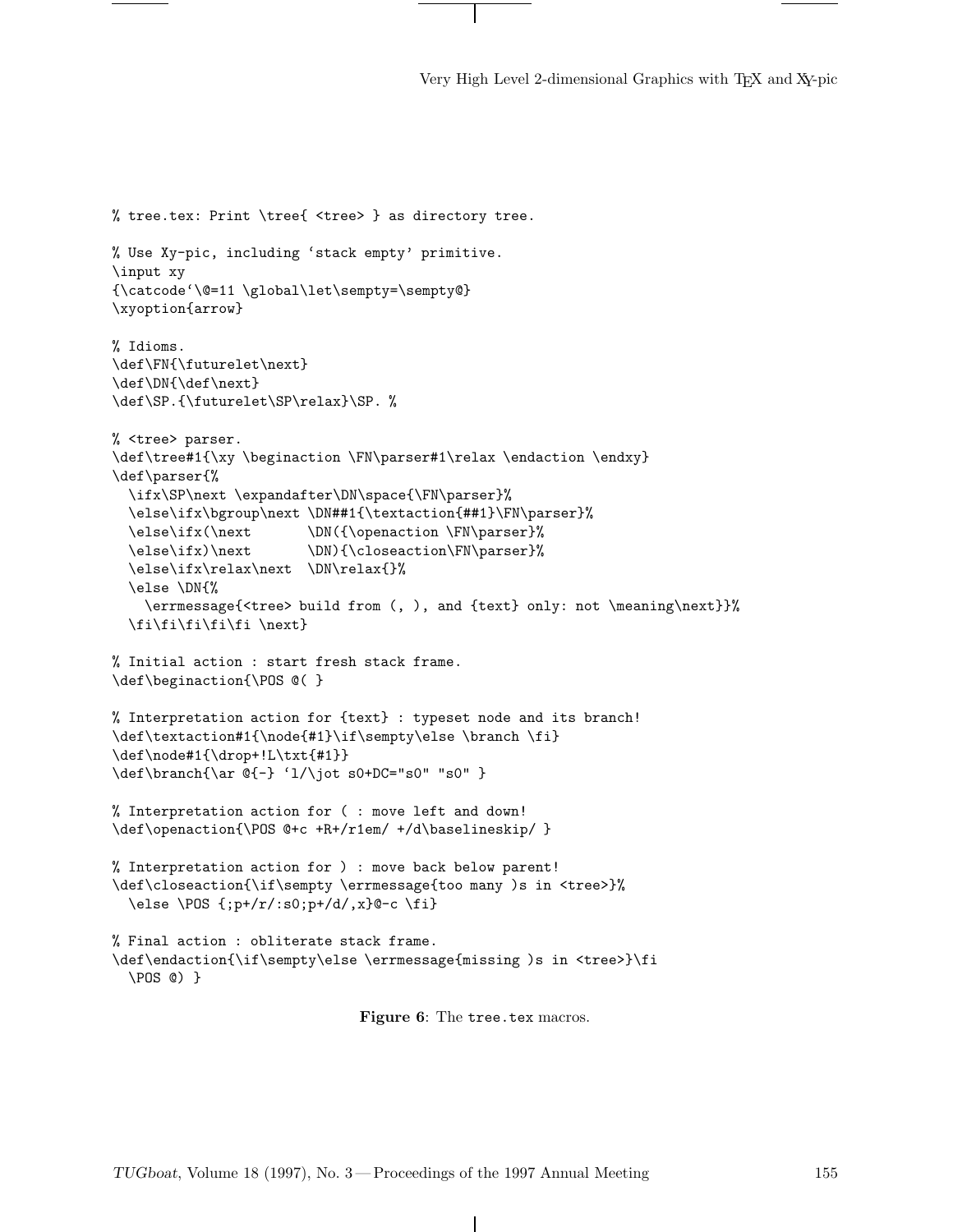

Figure 7: Generated directory tree.

effect. Using the movie class of  $X$ -pic<sup>3</sup> one can produce an animation of the same tree, based on the same source, by modifying the actions for each component to draw it in a manner dependent on the time. The resulting animation can be found in the electronic version of this paper (Rose, 1997); here we can merely reproduce the (also automatically generated) "storyboard" of the animation, shown in figure 8. The source of the movie is shown in figure 9: the actions have been enriched with conditions for hiding leaves until the \level counter gets higher than their \nesting value, permitting them to appear. Some extra tricks make this happen gradually, using the \F construction of the movie class.

# Conclusions

We hope to have shown that T<sub>EX</sub> is quite naturally extended with embedded languages and that this can be a convenient way of

- getting nice pictures and diagrams in papers,
- permitting aesthetic integration of text and diagrams, and
- ensuring that the information in the pictures can be exploited in alternate ways.

Acknowledgements. The author wishes to thank TUG '97 and BRICS for jointly funding my participation in the conference.



Figure 8: Growing the directory tree.

<sup>3</sup> Available in an experimental version with XY-pic 3.4.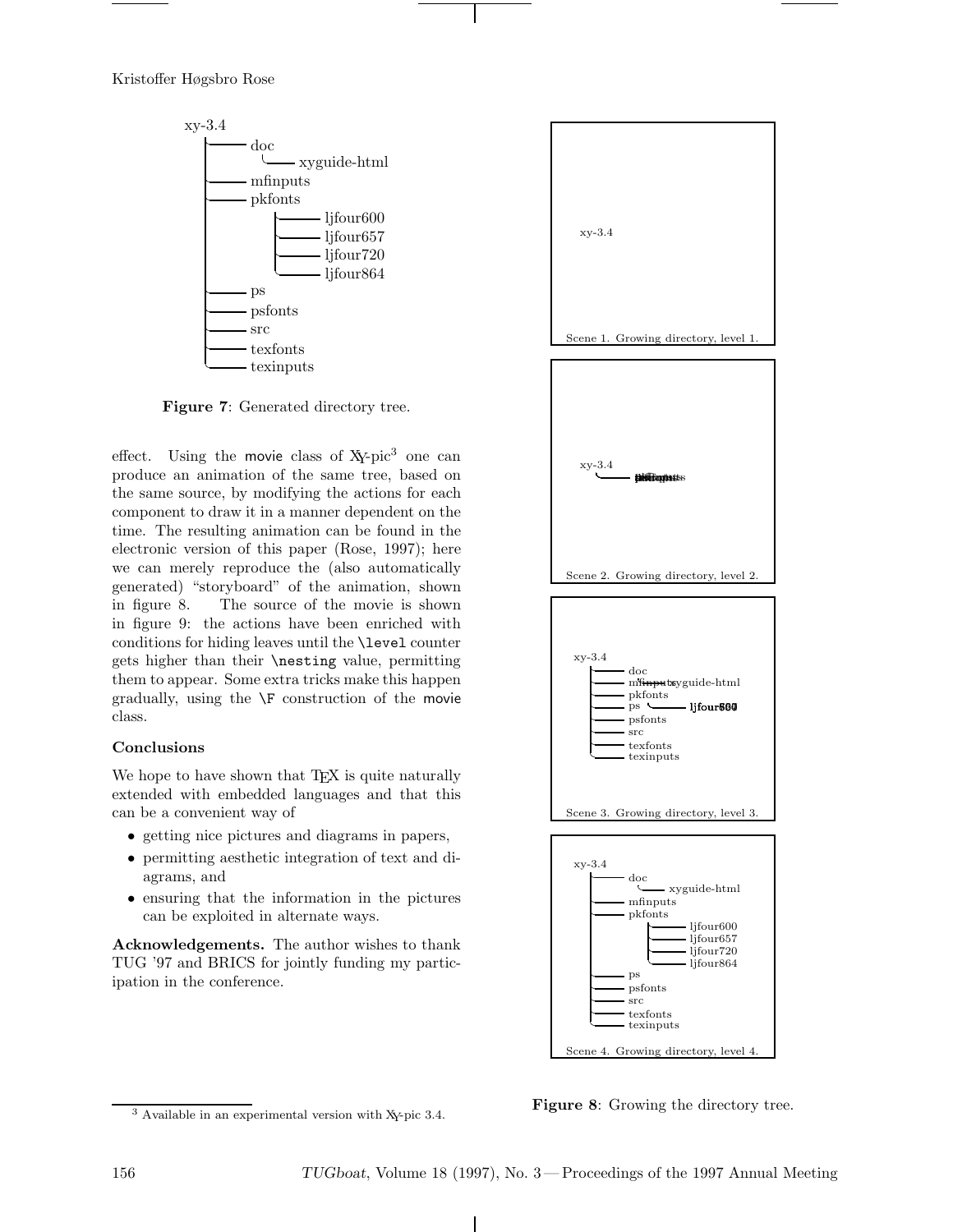Very High Level 2-dimensional Graphics with TEX and XY-pic

```
\MovieSetup{height=18em,width=18em}% -*-LaTeX-*- animation of directory tree
\newcount\level
\newcount\nesting
\def\node#1{%
  \ifnum \level<\nesting \drop i+!L\txt{#1}%
  \else \drop+!L\txt{#1}\fi}
\def\branch{%
  \ifnum \level<\nesting
  \else \ar \ell-\iota 'l/\jot s0+DC="x" "x" \fi \relax}
\def\openaction{%
  \POS @+c +R+/r1em/ \F\down
  \global\advance\nesting by +1 \relax}
\def\down(#1){%
  \ifnum \level>\nesting \POS+/d\baselineskip/*{}%
  \else\ifnum \level=\nesting \POS+/d#1\baselineskip/*{}\fi\fi \relax}
\def\closeaction{\global\advance\nesting by -1 %
  \if\sempty \errmessage{too many )s in <tree>}%
  \else \POS {;p+/r/:s0;p+/d/,x}@-c \fi \relax}
\level=0 \loop
  \advance\level 1 %
  \nesting=1 %
  \scene{%
   \input{dirtree.tree}%
   \caption{Growing directory, level \the\level.}%
 }%
\ifnum \level<4 \repeat
```
Figure 9: The dirtree.texmovie movie.